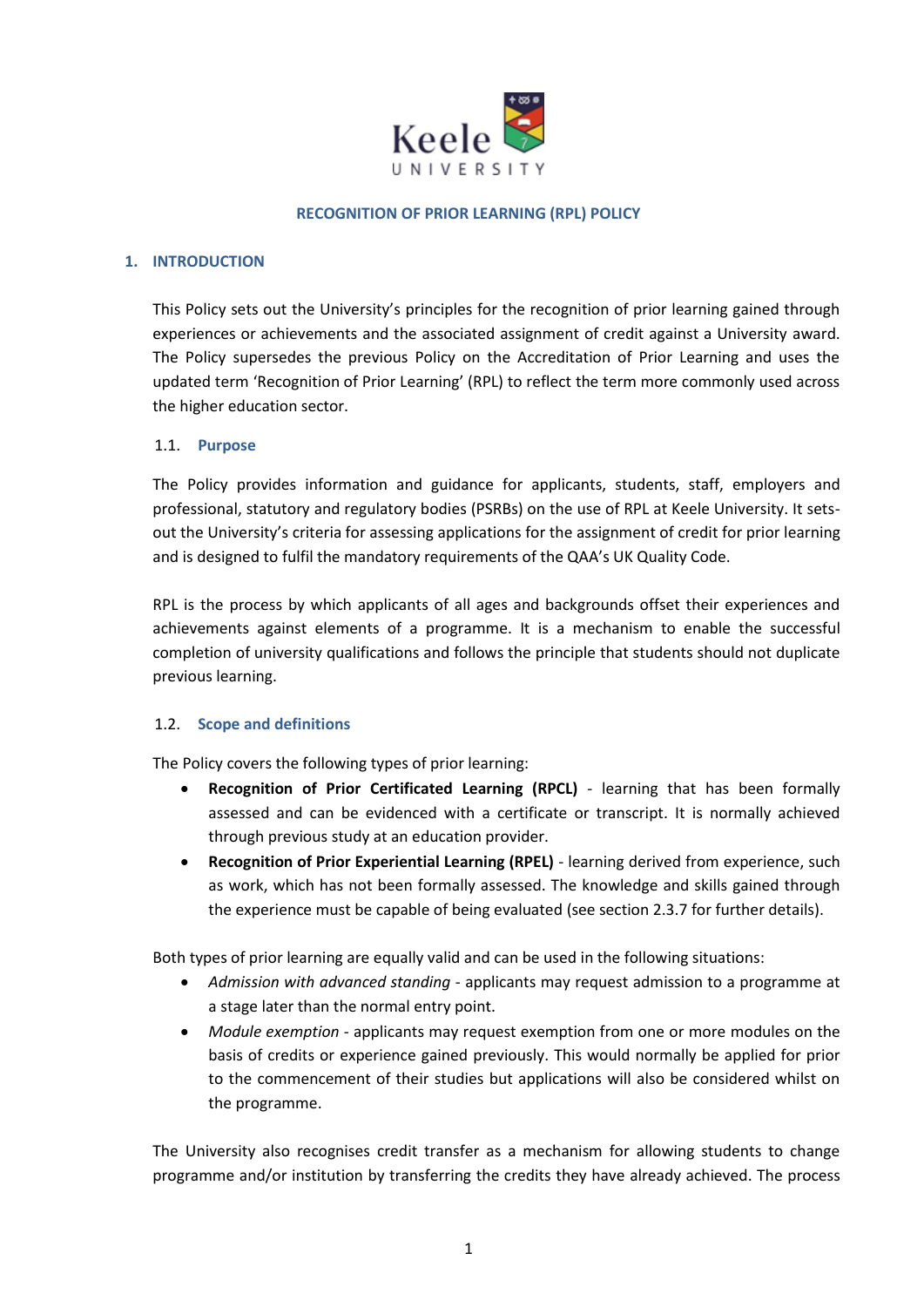for changing programme within the University is supported by Student Services whereas transfer from another institution is managed by the Admissions team.

Admission with advanced standing may also be relevant to 'articulation' arrangements where there is a pre-existing admissions agreement in place with a partner institution or organisation. Such arrangements are covered in the Code of Practice on Collaborative Provision.

This Policy applies to taught programmes at Keele University. Information on postgraduate research degrees can be found in the Code of Practice on Postgraduate Research Degrees.

Information about RPL in respect of apprenticeship provision at Keele can be found in section 2.3.C below.

## **2. POLICY**

#### 2.1. **Criteria**

- 2.1.1. It is the learning gained that can be claimed as RPL and in all cases evidence must be presented that shows that such learning has taken place.
- 2.1.2. All RPL applications must be accompanied with evidence that satisfies the following criteria:
	- a) Validity: evidence must be provided (either of credits or qualifications achieved or a portfolio of evidence showing relevant experience) that shows a match between the prior learning and the module(s) at Keele University.
	- b) Currency: the prior learning must have been gained recently enough to make it still of value. Learning gained more than five years ago is unlikely to be considered; however, the final decision will take into account all relevant contextual information. Where applicants can demonstrate recent relevant experience, exceptions can be granted and qualifications older than 5 years can be considered under RPL or RPEL.
	- c) Authenticity: any certificates and transcripts must be clearly identified as having been achieved by the applicant/students and should be verifiable.
- 2.1.3. It is the applicant's responsibility to provide any certificates, academic transcripts or other relevant documents that are not in English with an officially certified translation.
- 2.1.4. RPL may not be permitted on certain programmes and this will be specified in the programme-specific regulations.
- 2.1.5. RPL applications must be made by the applicant/student themselves. This is preferably done prior to the start of the programme but may be whilst enrolled as a student.
- 2.1.6. RPL applications may include both prior certificated and experiential learning.
- 2.2. **Credit limits**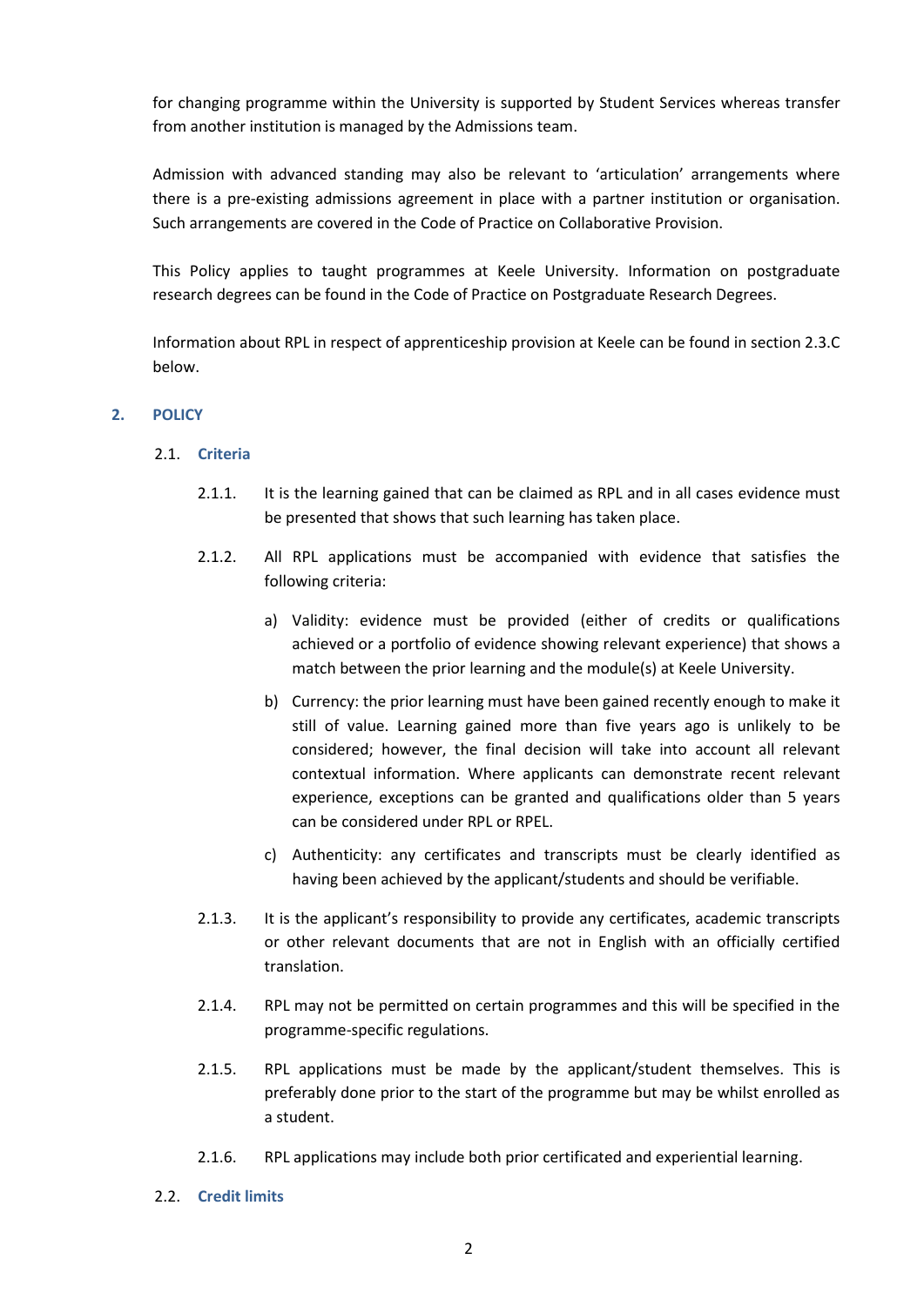- 2.2.1. The guideline to be followed when assessing RPL applications is that no more than 50% of the taught credits for a programme can be exempted through RPL.
- 2.2.2. Exceptions to the guideline in 2.2.1 are only permitted where they are set out in programme-specific regulations. Any such exceptions must be clearly communicated to applicants and must take account of the following:
	- a) Sufficient credit must be obtained at Keele University in order for the award to be conferred. For example, for undergraduate degree programmes this must include the final year of study. Please note that only credits awarded by Keele University will be used in the award calculation.
	- b) Any dissertation or research project (or equivalent) required by the programme must be completed as part of the studies taken at Keele (i.e. RPL cannot be awarded). Consideration should also be given to the benefits associated with undertaking preparatory modules and building supervisor relationships at the University.
- 2.2.3. Annex A provides a table showing the guideline credit limits for the use of RPL.
- 2.2.4. Credit cannot be given for part of a module, only for completed modules.
- 2.2.5. To prevent credits being double-counted, it is not permitted to re-use credit from a completed qualification towards a second qualification with the same award outcome (e.g. BA (Hons)).

#### 2.3. **Considering RPL applications**

Annex B provides a diagram illustrating RPL processes.

#### **A. Admissions onto a programme with advanced standing**

- 2.3.1. If applying for admission with advanced standing (i.e. to join the programme later than the normal entry point) the applicant should apply in the normal way and indicate the appropriate year of entry in the 'point of entry' section of the UCAS application form, or, for postgraduate students, in their personal statement.
- 2.3.2. The Admissions team in Student and Academic Services will request any additional information from the applicant, such as details of the modules studied. Admissions will then liaise with the Admissions Tutor in the School to assess the application and reach a decision. This will include an assessment of whether the learning outcomes of the exempted modules have been achieved.
- 2.3.3. If the request is approved the Admissions team will update the applicant's record on the University database.

## **B. Module exemption**

2.3.4. All applications for module exemption need to be made by the applicant using the RPL Application Form available from the University website. Where applicable, Schools may use an adapted version.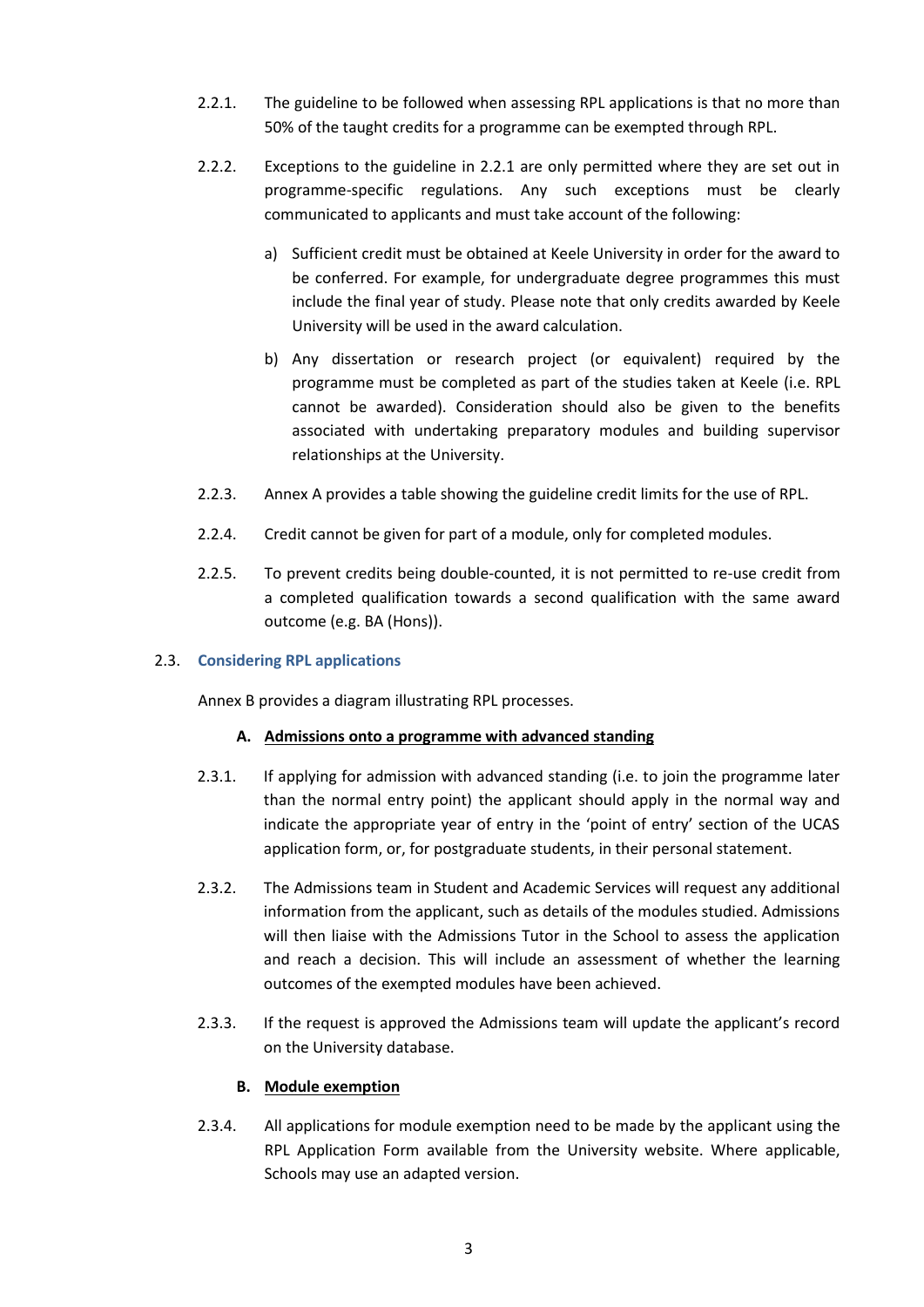- 2.3.5. All applicants are recommended to contact the relevant Admissions Tutor or Programme Administrator to discuss their application prior to submission.
- 2.3.6. Applications for module exemption must be sent to the relevant Admissions Tutor (or equivalent) in the School for an assessment. The assessor will check that the application form has been completed and accompanying evidence has been provided. For RPEL, a portfolio of evidence would normally be required to show how learning from the experience(s) matches the learning outcomes for the modules. This is normally done by mapping the prior learning and supporting evidence against each learning outcome, explaining how the applicant's experience means that they have already covered the learning requirements of the module.
- 2.3.7. Applicants may be required to undertake some form of assessment in order to demonstrate achievement of the learning outcomes.
- 2.3.8. The assessor will take into account the criteria set out in this Policy along with any programme-specific regulations relating to RPL and will use academic judgement to reach a provisional decision.
- 2.3.9. The provisional decision made by the Admissions Tutor (or equivalent) will be reported to the Student Records and Examinations team in Student and Academic Services who will make a final check that the process has been followed correctly. Once confirmed, Student Records and Exams will notify the applicant of the University's decision in writing and, if approved, update the student's record on the University database to show the RPL credits awarded.
- 2.3.10. Any module exemptions are reported to examination boards as part of the result profiles of each student. Where required by professional, statutory or regulatory bodies (PSRBs) a sample of RPL decisions may be reviewed by an external examiner.

#### **C. Apprenticeships**

- 2.3.11. For new apprentices commencing a programme there will be an initial needs assessment that the main training provider will carry out.
- 2.3.12. The initial assessment must be completed before the apprenticeship can begin and it will consider any prior learning achieved by the applicant against the knowledge, skills and behaviours set out in the apprenticeship standard.
- 2.3.13. Where RPL has been approved the content, duration and price of the apprenticeship will be amended accordingly.
- 2.3.14. The minimum duration of an apprenticeship is 12 months with at least 20% of the time spent in off-the-job training. If an apprentice has prior learning that exceeds these criteria then they are not eligible for an apprenticeship.

#### 2.4. **Fees**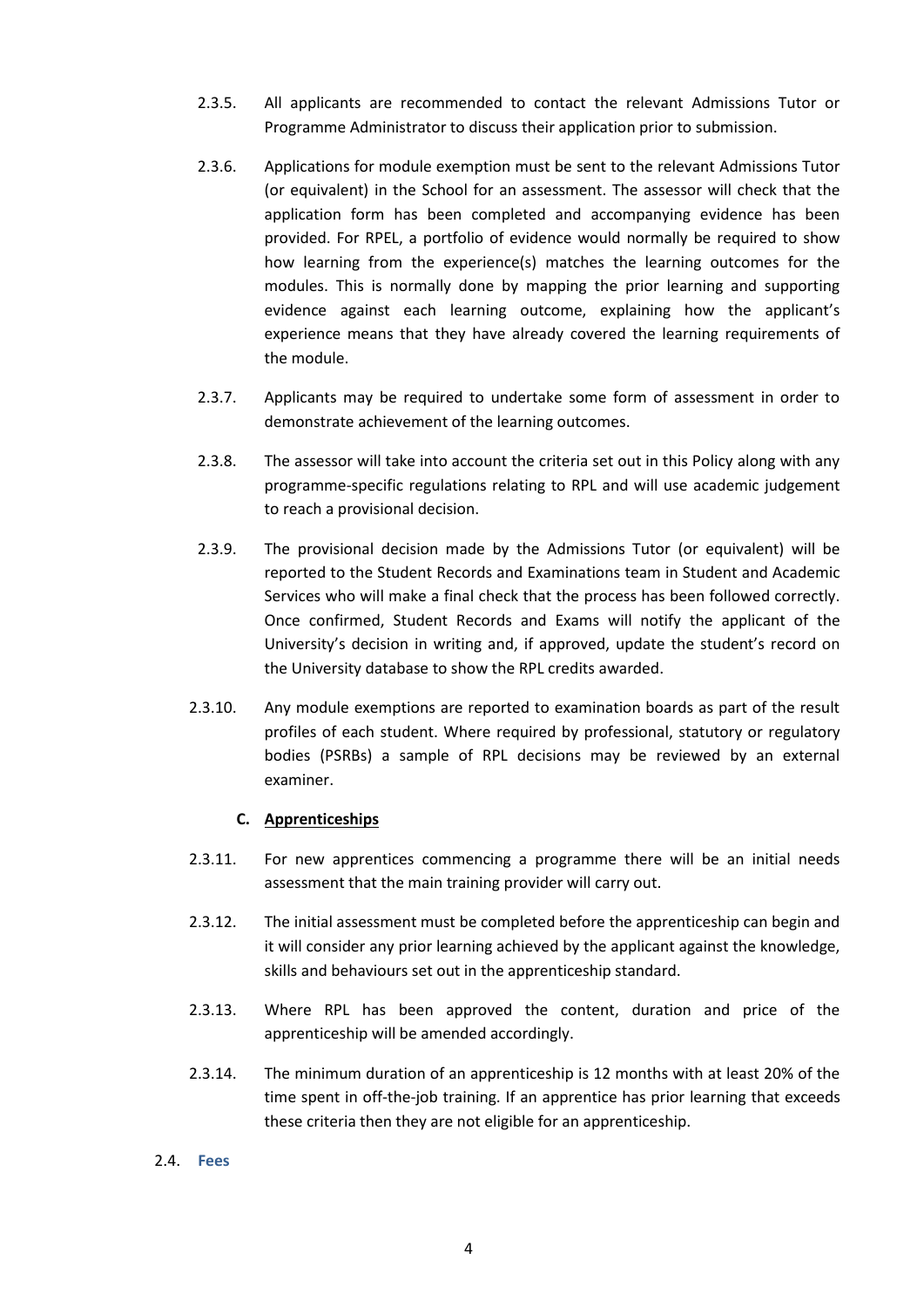- 2.4.1. If an application for RPL is successful the tuition fee and period of study will be adjusted to take account of the module exemptions. This will be calculated by the School assessing the RPL application and communicated clearly to the applicant when they are informed of the outcome.
- 2.4.2. The University does not charge applicants/students a fee for making an RPL application.
- 2.4.3. Any costs incurred through obtaining officially certified translations of certificates, transcripts or other relevant documents are the applicant's responsibility.

## 2.5. **Equality statement**

2.5.1. The University is committed to the implementation of policies to achieve equality of opportunity for all our applicants and students.

## 2.6. **Appeal process**

2.6.1. Complaints relating to the RPL applications must follow the Admissions Complaints and Appeals Policy (link provided in section 4).

## **3. ROLES AND RESPONSIBILITIES**

- 3.1. The University operates a devolved process for the consideration of RPL with Schools given the primary role in assessing applications.
- 3.2. Schools must publicise named contacts, usually an Admissions Tutor, for any queries relating to RPL on its programmes.
- 3.3. The University's Admissions team may assist with queries relating to admission with advanced standing. Contact: admissions@keele.ac.uk
- 3.4. The University's Student Records and Examinations team processes claims for module exemption on the basis of RPL, following consideration by the School. Contact: studentrecords@keele.ac.uk

## **4. RELATED POLICIES AND PROCEDURES**

The following University policies are relevant to the RPL Policy:

- Admissions Policy:<https://www.keele.ac.uk/policyzone/data/admissionspolicy/>
- Admissions Complaints and Appeals Policy: <https://www.keele.ac.uk/policyzone/data/admissionsappealspolicy/>

In addition, statements regarding the availability of RPL at programme level may be found in programme specifications[: https://www.keele.ac.uk/qa/programmespecifications/](https://www.keele.ac.uk/qa/programmespecifications/)

The University's Qualification Framework can be found here: <https://www.keele.ac.uk/regulations/regulatione1/>

The University's degree classification rules, which includes information about the algorithms used for students entering with advanced standing, can be found here: <https://www.keele.ac.uk/qa/degreeclassification/>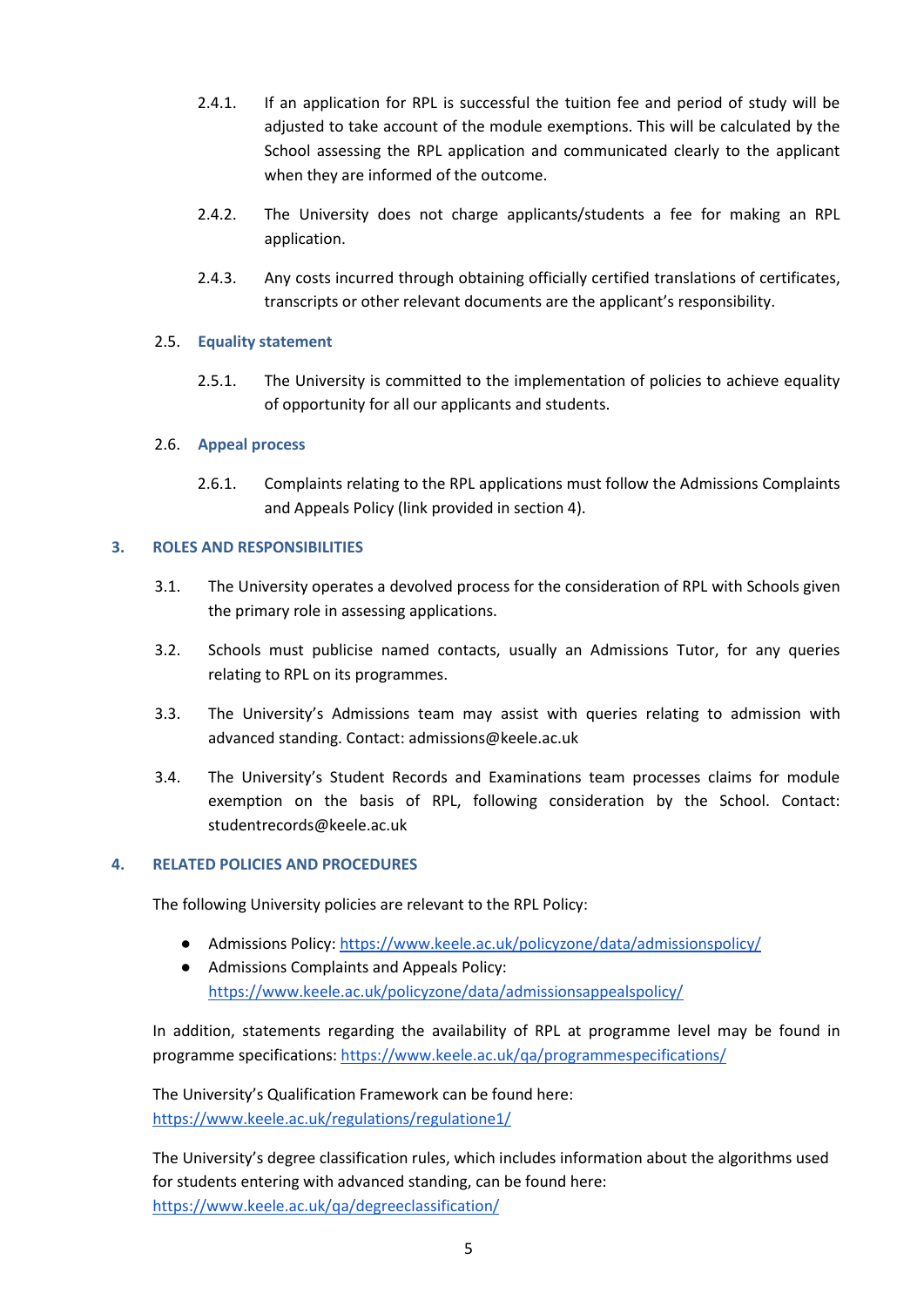Schools publish information about the opportunities available for module exemption or advanced standing.

#### **5. REVIEW, APPROVAL & PUBLICATION**

The Recognition of Prior Learning (RPL) Policy is overseen by the University's Education Committee on behalf of Senate. Senate, as the senior academic body, is responsible for approving the policy.

The RPL Policy is published in the Policy Zone on the University's website.

#### **6. ANNEXES**

Annex A - table of guideline RPL credit limits

Annex B - RPL process diagrams

## **7. DOCUMENT CONTROL INFORMATION**

| <b>Document Name</b>                                    | <b>Recognition of Prior Learning (RPL)</b><br><b>Policy</b>                               |  |  |
|---------------------------------------------------------|-------------------------------------------------------------------------------------------|--|--|
| Owner                                                   | <b>Ed McCauley, Quality Assurance</b><br>Manager, Student and Academic<br><b>Services</b> |  |  |
| <b>Version Number</b>                                   | 1.0                                                                                       |  |  |
| <b>Equality Analysis Form Submission</b><br><b>Date</b> | 15/05/19                                                                                  |  |  |
| <b>Approval Date</b>                                    | 19/06/19                                                                                  |  |  |
| <b>Approved By</b>                                      | Senate                                                                                    |  |  |
| <b>Date of Commencement</b>                             | <b>June 2019</b>                                                                          |  |  |
| <b>Date of Last Review</b>                              | N/A                                                                                       |  |  |
| <b>Date for Next Review</b>                             | <b>June 2022</b>                                                                          |  |  |
| <b>Related University Policy Documents</b>              | <b>Admissions Policy, Admissions</b><br><b>Complaints and Appeals Policy</b>              |  |  |
| For Office Use – Keywords for search<br>function        | RPL, APL, prior learning, policy                                                          |  |  |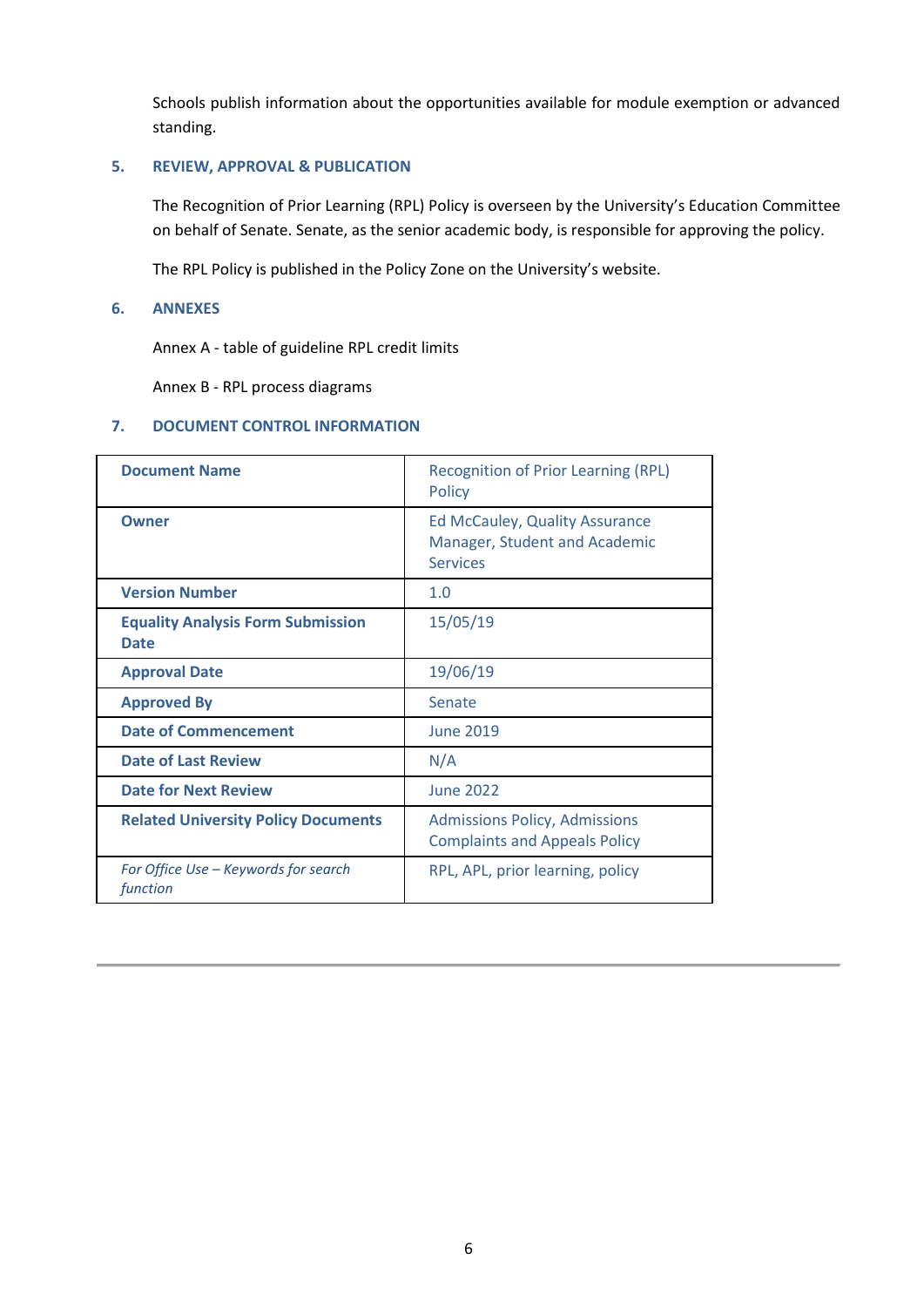# Annex A - Table of RPL credit limits

The guideline credit limits for the use of RPL at Keele University are shown in the table below.

Notes:

- Exemptions to these credit limits must be considered with reference to the RPL Policy section 2.2.
- The dissertation or research project (or equivalent) cannot be exempted under RPL

| <b>Award type</b>                                      | <b>FHEQ Level</b> | <b>Total credits for the</b><br>award | <b>Total credits normally</b><br>permitted for exemption<br>under RPL |
|--------------------------------------------------------|-------------------|---------------------------------------|-----------------------------------------------------------------------|
| Professional taught doctorate                          | 8                 | 540                                   | 90                                                                    |
| Master's degree                                        | $\overline{7}$    | 180                                   | 60                                                                    |
| Integrated Master's degree                             | 7                 | 480                                   | 240                                                                   |
| Postgraduate Diploma (PGDip)                           | 7                 | 120                                   | 60                                                                    |
| Postgraduate Certificate (PGCert)                      | $\overline{7}$    | 60                                    | 0                                                                     |
| Postgraduate Certificate in<br><b>Education (PGCE)</b> | 7                 | 60                                    | 0                                                                     |
| Bachelor's degree with honours                         | 6                 | 360                                   | 180                                                                   |
| Intercalated Bachelor's degree                         | 6                 | 120                                   | 0                                                                     |
| Foundation degree                                      | 5                 | 240                                   | 120                                                                   |
| Diploma of Higher Education                            | 5                 | 240                                   | 120                                                                   |
| Certificate of Higher Education                        | 4                 | 120                                   | 60                                                                    |